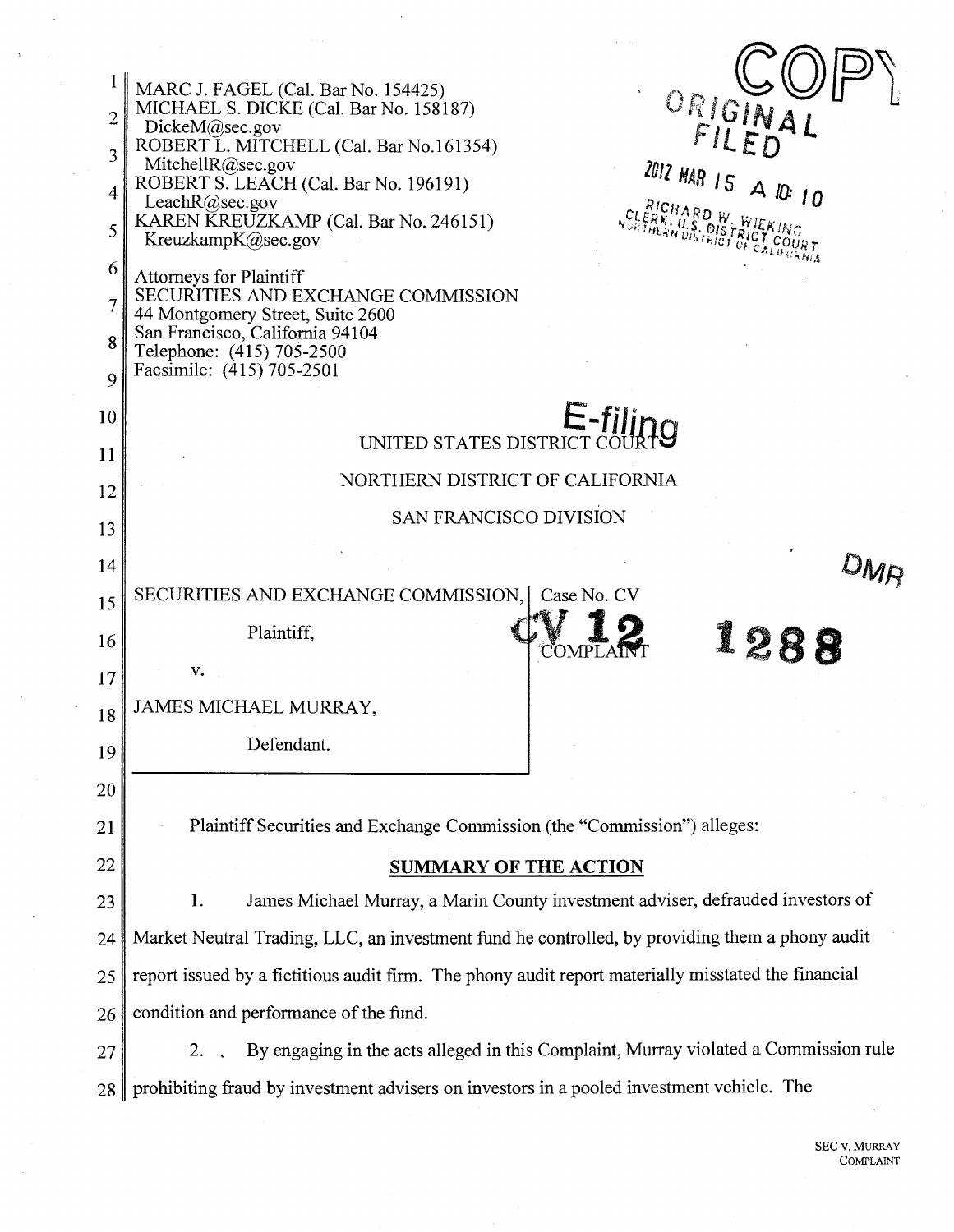1 Commission seeks an order enjoining Murray from future violations of the securities laws and 2 requiring him to pay a civil monetary penalty.

3

## JURISDICTION, VENUE, AND INTRADISTRICT ASSIGMENT

 $4 \parallel 3$ . The Commission brings this action under Section 209(d) of the Investment Advisers 5 Act of 1940 ("Advisers Act") [15 U.S.C.  $\S$  80b-9(d)].

6 4. This Court has jurisdiction over this action under Sections 209 and 214 of the 7 Advisers Act [15 U.S.C. §§ 80b-9 and 80b-14].

8  $\parallel$  5. Venue in this District is proper under Section 214 of the Advisers Act [15 U.S.C.] 9 § 80b-14] because defendant Murray resides in, and a substantial portion of the conduct alleged in  $10 \parallel$  this complaint occurred within, the Northern District of California.

11 6. Assignment to the San Francisco Division is appropriate pursuant to Civil Local Rules  $12 \parallel 3-2(c)$  and  $3-2(d)$  because acts and omissions giving rise to the Commission's claims occurred, 13 among other places, in Marin County.

- 14
- 

#### DEFENDANT

 $15$  7. James Michael Murray, age 42, resides in Larkspur, California and, since 2006, has 16 served as sole member and investment adviser of Market Neutral Trading, LLC. He formerly worked 17 for at least three large brokerage firms. Murray has held Series 7, 63, and 65 securities licenses 18 issued by the Financial Industry Regulatory Authority, or, its predecessor, the National Association 19 of Securities Dealers.

20

" 28

## OTHER RELEVANT ENTITIES

 $21$  8. Market Neutral Trading, LLC ("MNT") is a Delaware limited liability company  $22$  with its principal place of business in San Francisco, California. Its sole member and investment 23 adviser is James Murray. Since at least August 2008, MNT has operated as a fund that purported to 24 invest in securities. Murray has ultimate control over all trading decisions for the fund.

25 9. Jones, Moore & Associates, Ltd. ("JMA") is a Delaware corporation with a 26 purported principal place of business is in Wilmington, Delaware. It purports to provide audit and 27 accounting services.

> 2 SEC v. MURRAY COMPLAINT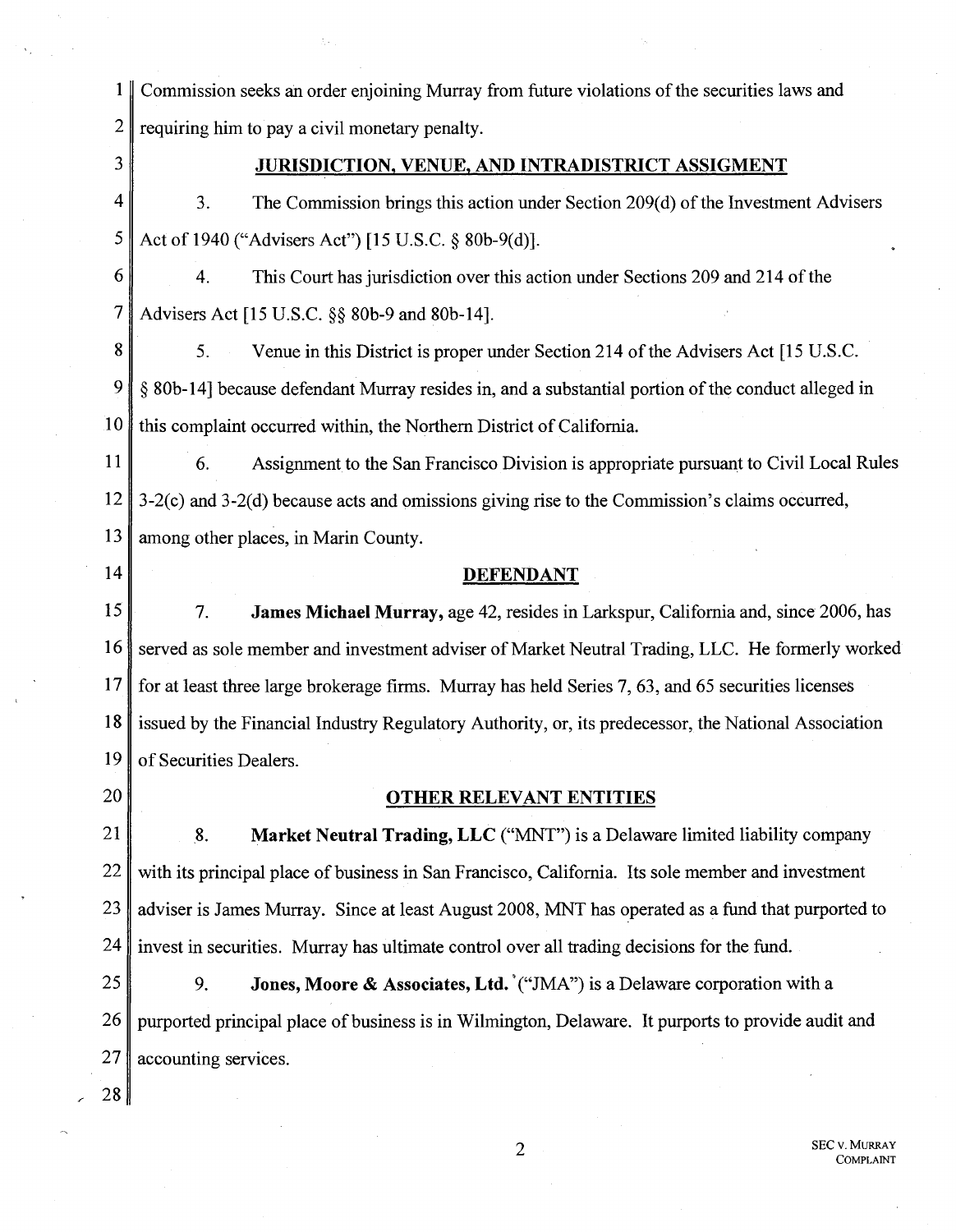|                               | <b>FACTUAL ALLEGATIONS</b>                                                                            |                                                                                                      |  |  |  |
|-------------------------------|-------------------------------------------------------------------------------------------------------|------------------------------------------------------------------------------------------------------|--|--|--|
| $\overline{2}$                | A.                                                                                                    | Murray Formed MNT and, Through MNT and Other Related Entities, Raised                                |  |  |  |
| More Than \$4.5 Million.<br>3 |                                                                                                       |                                                                                                      |  |  |  |
| 4                             | 10.                                                                                                   | According to some of its marketing materials, MNT purports to be a hedge fund that                   |  |  |  |
| 5                             | employs "a series of proprietary models and utilizes a broad cross-section of investment styles to    |                                                                                                      |  |  |  |
| 6                             | identify investment opportunities," investing primarily in domestic equities.                         |                                                                                                      |  |  |  |
| 7                             | 11.                                                                                                   | Murray is the sole member of MNT. He is also the fund's investment adviser,                          |  |  |  |
| 8                             | managing all of the fund's assets and making all investment decisions for the fund. For his services, |                                                                                                      |  |  |  |
| 9                             | Murray receives 25% of any profit realized by the fund.                                               |                                                                                                      |  |  |  |
| 10                            | 12.                                                                                                   | Between July 29, 2008 and December 16, 2008, Murray, on behalf of MNT, raised                        |  |  |  |
| 11                            |                                                                                                       | approximately \$2 million from three investors.                                                      |  |  |  |
| 12                            | 13.                                                                                                   | Murray continues to solicit money from new investors. Between March 22, 2011 and                     |  |  |  |
| 13                            |                                                                                                       | November 18, 2011, Murray, on behalf of a new fund called Market Neutral Trading B, LLC, raised      |  |  |  |
| 14                            |                                                                                                       | approximately \$2.6 million from seven investors.                                                    |  |  |  |
|                               |                                                                                                       |                                                                                                      |  |  |  |
| 15                            | <b>B.</b>                                                                                             | Murray Defrauded Investors When He Gave Them a Bogus Audit Report from a                             |  |  |  |
| 16                            |                                                                                                       | <b>Fictitious Audit Firm.</b>                                                                        |  |  |  |
| 17                            | 14.                                                                                                   | In 2009, MNT distributed to its investors what purported to be an independent                        |  |  |  |
| 18                            |                                                                                                       | auditor's report from the firm of Jones, Moore & Associates, Ltd., entitled "Market Neutral Trading, |  |  |  |
| 19                            |                                                                                                       | LLC Financial Statements and Independent Auditors' Report," dated December 31, 2008 ("JMA            |  |  |  |
| 20                            |                                                                                                       | Audit Report"). One investor received the report on or about May 27, 2009, and another investor      |  |  |  |
| 21                            |                                                                                                       | received it on or about June 9, 2009.                                                                |  |  |  |
| 22                            | 15.                                                                                                   | According to the JMA Audit Report, JMA conducted an audit of MNT's financial                         |  |  |  |
| 23                            |                                                                                                       | statements for the period ended December 31, 2008 in accordance with Generally Accepted Auditing     |  |  |  |
| 24                            |                                                                                                       | Standards. In the report, JMA opined that MNT's financial statements conformed with Generally        |  |  |  |
| 25                            |                                                                                                       | Accepted Accounting Principles ("GAAP").                                                             |  |  |  |
| 26                            | 16.                                                                                                   | The audit report was false and misleading in several respects.                                       |  |  |  |
| 27                            | 17.                                                                                                   | First, the report falsely conveyed that a GAAP audit of MNT's financial statements                   |  |  |  |

 $\mathcal{L} \neq \mathcal{L}$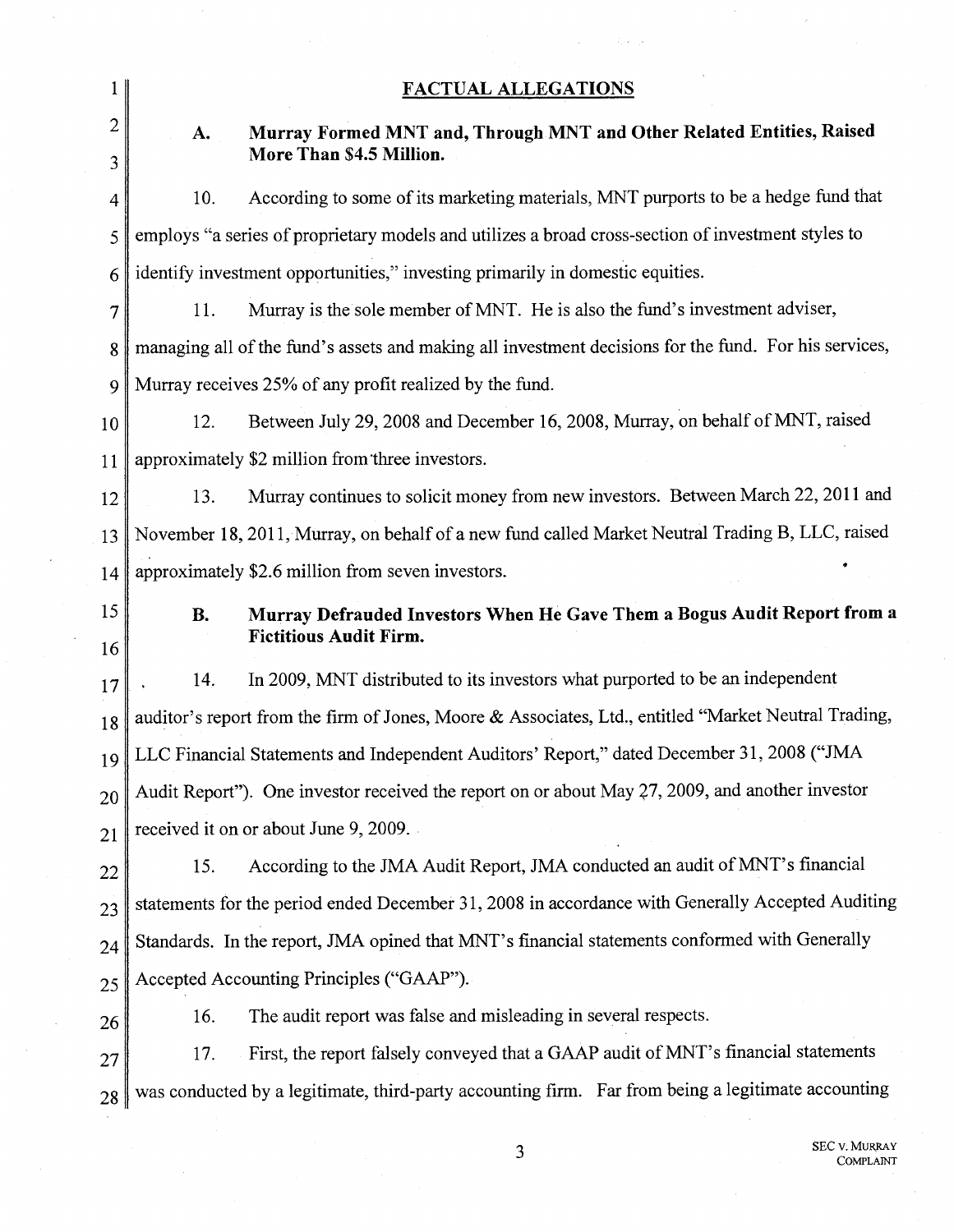1 firm, JMA is merely a Murray-controlled shell company, as is demonstrated by at least the following:

2 (a) JMA purports to operate in the State of Delaware, but it is not registered or 3 licensed by Delaware as an accounting firm. Accounting and auditing firms doing business out of 4 Delaware are required to register with the state.

5 (b) JMA's website lists twelve professionals with specific educational degrees and  $6 \parallel$  licenses who supposedly work for JMA, but at least five of these professionals do not exist. Among 7 the fictitious professionals listed are Richard Jones and Joseph Moore, the two named principals of  $8$  JMA.

9 (c) Murray attempted to open brokerage accounts in the name of JMA. He 10 identified himself as Chief Financial Officer of JMA on various account documents provided to 11 brokerage firms. Murray also called brokerage firms, falsely claiming to be the principal identified  $12$  on most JMA documents.

13 (d) Murray's personal brokerage accounts, MNT's brokerage accounts, and JMA's 14 brokerage accounts were accessed from the same computers.

15 (e) A Murray-controlled entity paid for the "jonesmoore.com" domain name and 16 website.

17 18. Second, the JMA Audit Report distributed to MNT investors falsely conveyed the 18 financial condition of MNT. The JMA Audit Report understated the costs of MNT's investments and 19 thus overstated the fund's investment gains by approximately 90%. In addition, it overstated MNT's  $20$  income by approximately 35%, member capital by approximately 18%, and total assets by 21 | approximately 10%.

22 19. The misrepresentations in the JMA Audit Report were material.

25

26

23 20. At the time MNT distributed the JMA Audit Report to its investors, Murray knew or  $24$  should have known that the report was materially false and misleading.

# CLAIM FOR RELIEF *Violation of Adviser Act Section 206(4) and Rule 206(4)-8*

27 28 21. 22. The Commission realleges and incorporates by reference paragraphs 1 through 20. By engaging in the acts and conduct alleged above, James Murray directly or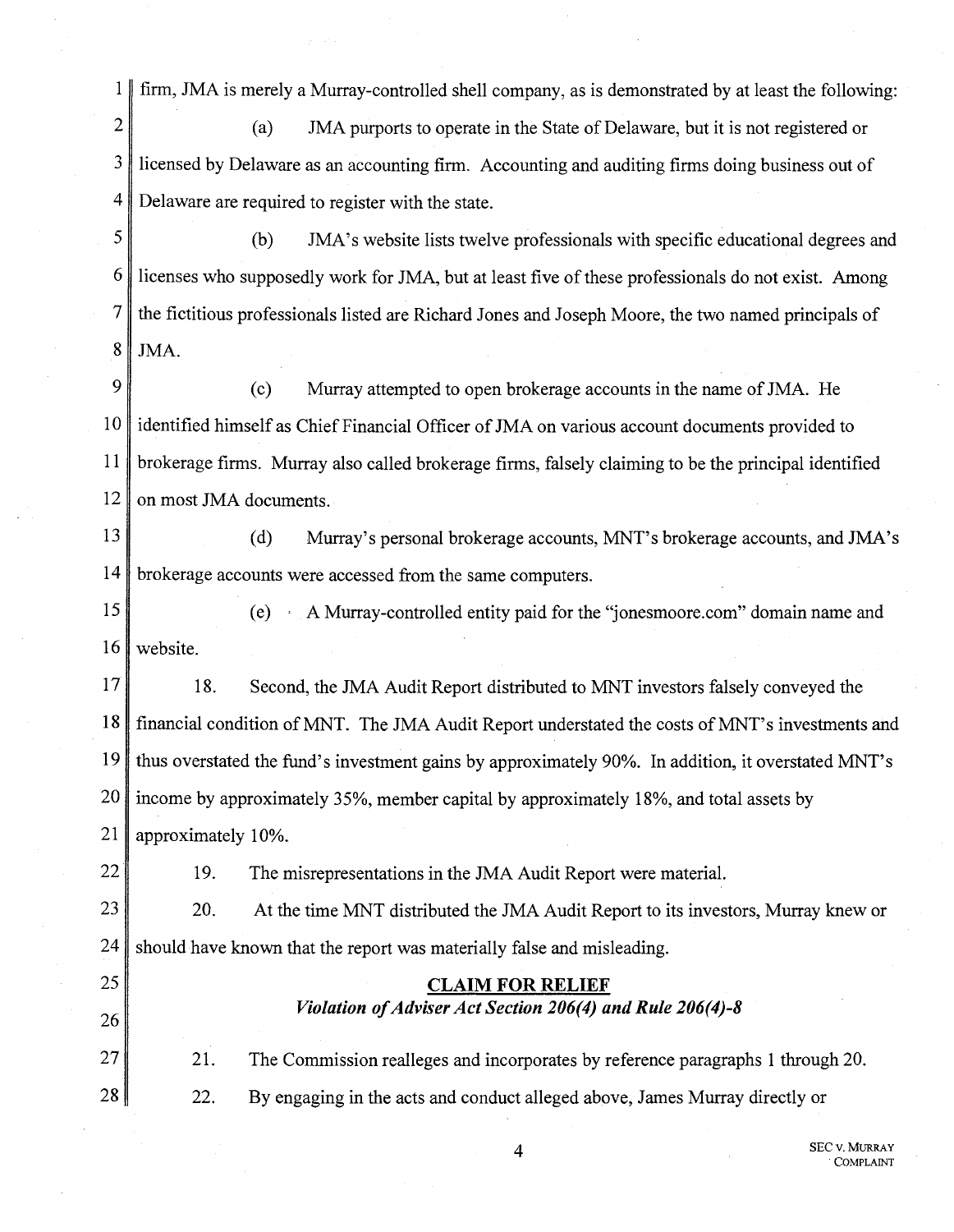1 indirectly, through use of the means or instruments of transportation or communication in interstate 2 commerce or of the mails, and while engaged in the business of advising others for compensation as  $3 \parallel$  to the advisability of investing in, purchasing, or selling securities: (a) made untrue statements of a 4 material fact or omitted to state a material fact necessary to make the statements made, in the light of 5 the circumstances under which they were made, not misleading, to investors or prospective investors 6 in a pooled investment vehicle; and (b) engaged in acts, practices, or courses of business that were 7 fraudulent, deceptive, or manipulative with respect to investors or prospective investors in a pooled 8 investment vehicle.

9 23. By reason of the foregoing, James Murray has violated and, unless restrained and 10 enjoined, will continue to violate Section 206(4) of the Advisers Act and Rule 206(4)-8 thereunder 11 [15 U.S.C. § 80b-6(4) and 17 C.F.R. § 275.206(4)-8].

### 12 **PRAYER FOR RELIEF**

13 WHEREFORE, the Commission respectfully requests that this Court:

#### $14$  I.

15 Permanently enjoin James Murray from directly or indirectly Section 206(4) of the Advisers 16 Act and Rule 206(4)-8 thereunder [15 U.S.C. § 80b-6(4) and 17 C.F.R. § 275.206(4)-8];

#### $17$   $\parallel$

18 Order James Murray to pay civil penalties pursuant to Section 209 of the Advisers Act [15] 19 U.S.C. § 80b-9];

## $20$  |  $\Box$

21 Retain jurisdiction of this action in accordance with the principles of equity and the Federal 22 Rules of Civil Procedure in order to implement and carry out the terms of a11 orders and decrees that  $23$  may be entered, or to entertain any suitable application or motion for additional relief within the 24 jurisdiction of this Court; and

25

- 26 27
- 

28